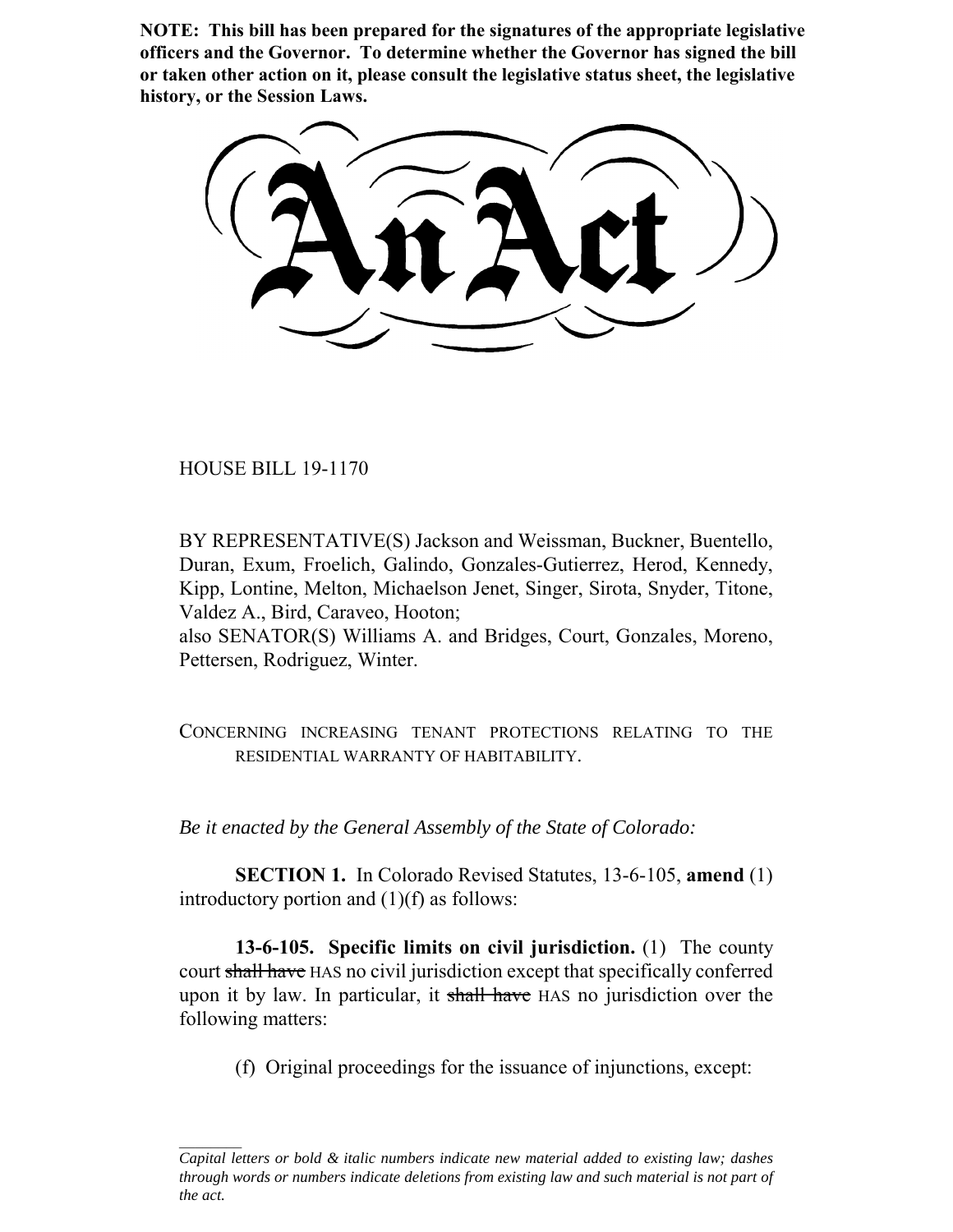(I) As provided in section  $13-6-104(5)$ , except SECTIONS 13-6-104  $(5)$  AND 38-12-507  $(1)(b)$ ;

(II) As required to enforce restrictive covenants on residential property and to enforce the provisions of section 6-1-702.5;  $C.R.S.,$  and except

(III) As otherwise specifically authorized in this article ARTICLE 6 or, if there is no authorization, by rule of the Colorado supreme court.

**SECTION 2.** In Colorado Revised Statutes, **amend** 38-12-502 as follows:

**38-12-502. Definitions.** As used in this part 5 and part 8 of this article 12, unless the context otherwise requires:

(1) "APPLIANCE" MEANS A REFRIGERATOR, RANGE STOVE, OR OVEN THAT IS INCLUDED WITHIN A RESIDENTIAL PREMISES BY A LANDLORD FOR THE USE OF THE TENANT PURSUANT TO THE RENTAL AGREEMENT OR ANY OTHER AGREEMENT BETWEEN THE LANDLORD AND THE TENANT. NOTHING IN THIS SECTION REQUIRES A LANDLORD TO PROVIDE ANY APPLIANCE, AND SECTION 38-12-505 APPLIES TO APPLIANCES SOLELY TO THE EXTENT THAT APPLIANCES ARE PART OF A WRITTEN AGREEMENT BETWEEN THE LANDLORD AND THE TENANT OR ARE OTHERWISE ACTUALLY PROVIDED TO A TENANT BY THE LANDLORD AT THE INCEPTION OF THE TENANT'S OCCUPANCY OF THE RESIDENTIAL PREMISES.

 $(1)$  (2) "Common areas" means the facilities and appurtenances to a residential premises, including the grounds, areas, and facilities held out for the use of tenants generally or whose use is promised to a tenant.

 $(2)$  (3) "Dwelling unit" means a structure or the part of a structure that is used as a home, residence, or sleeping place by a tenant.

(4) "ELECTRONIC NOTICE" MEANS NOTICE BY ELECTRONIC MAIL OR AN ELECTRONIC PORTAL OR MANAGEMENT COMMUNICATIONS SYSTEM THAT IS AVAILABLE TO BOTH A LANDLORD AND A TENANT.

 $(3)$  (5) "Landlord" means the owner, manager, lessor, or sublessor of a residential premises.

# PAGE 2-HOUSE BILL 19-1170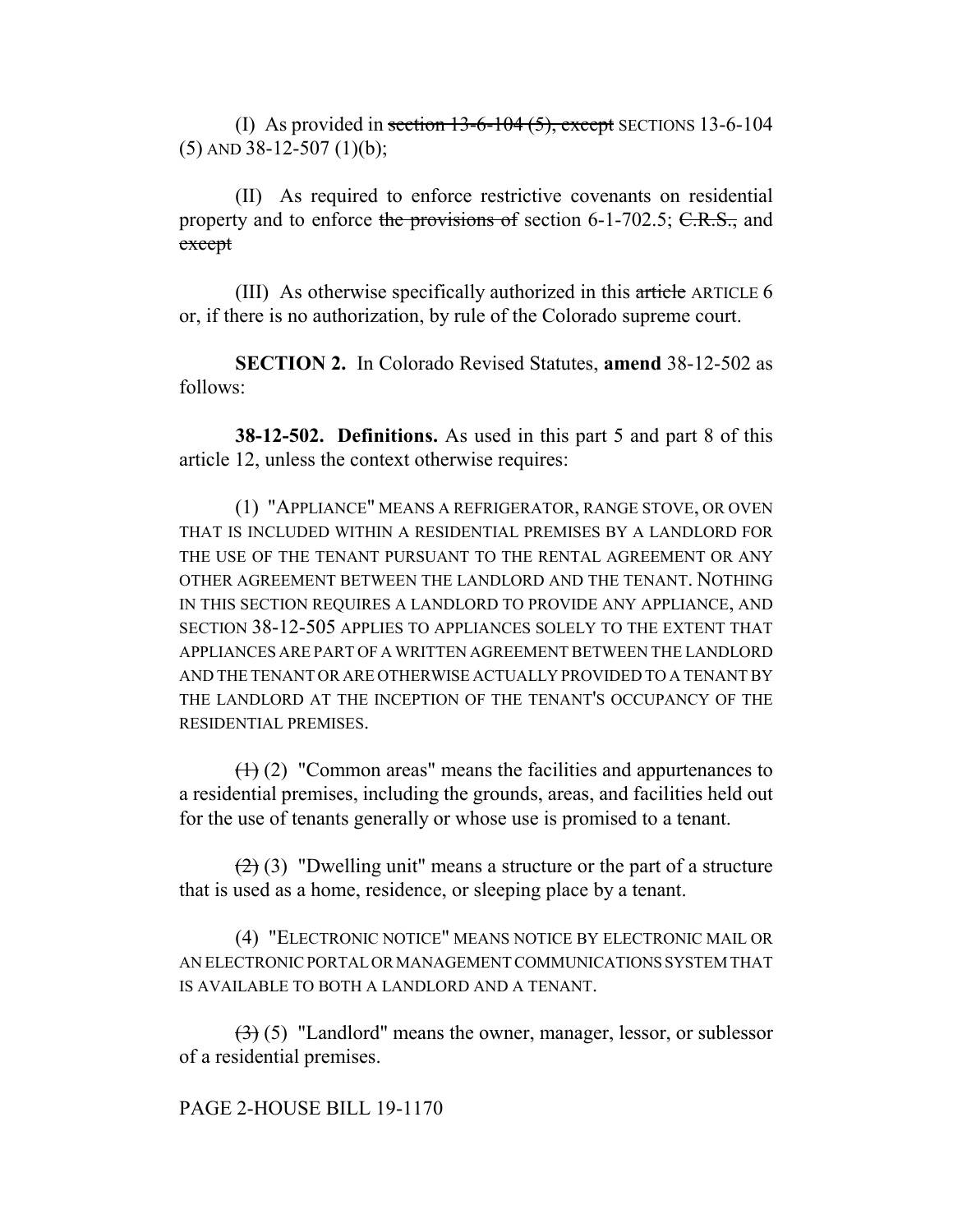(6) "MOLD" MEANS MICROSCOPIC ORGANISMS OR FUNGI THAT CAN GROW IN DAMP CONDITIONS IN THE INTERIOR OF A BUILDING.

(4) (7) "Rental agreement" means the agreement, written or oral, embodying the terms and conditions concerning the use and occupancy of a residential premises.

 $(5)$  (8) "Residential premises" means a dwelling unit, the structure of which the unit is a part, and the common areas.

(6) (9) "Tenant" means a person entitled under a rental agreement to occupy a dwelling unit to the exclusion of others.

**SECTION 3.** In Colorado Revised Statutes, 38-12-503, **amend** (2), (3), and (4); and **add** (2.2), (2.3), and (2.5) as follows:

**38-12-503. Warranty of habitability.** (2) EXCEPT AS DESCRIBED IN SUBSECTION (2.2) OF THIS SECTION, a landlord breaches the warranty of habitability set forth in subsection (1) of this section if:

(a) A residential premises is:

(I) Uninhabitable as described in section 38-12-505 or otherwise unfit for human habitation; and OR

 $(b)$  (II) The residential premises is In a condition that is materially dangerous or hazardous to INTERFERES WITH the tenant's life, health, or safety; and

 $\overline{(e)}$  (b) The landlord has received REASONABLY COMPLETE written OR ELECTRONIC notice of the condition described in paragraphs  $(a)$  and  $(b)$ of this subsection  $(2)$  SUBSECTION  $(2)(a)$  OF THIS SECTION and failed to cure the problem COMMENCE REMEDIAL ACTION BY EMPLOYING REASONABLE EFFORTS within a reasonable time THE FOLLOWING PERIOD AFTER RECEIVING THE NOTICE:

(I) TWENTY-FOUR HOURS, WHERE THE CONDITION IS AS DESCRIBED IN SUBSECTION (2)(a)(II) OF THIS SECTION; OR

(II) NINETY-SIX HOURS, WHERE THE CONDITION IS AS DESCRIBED IN

#### PAGE 3-HOUSE BILL 19-1170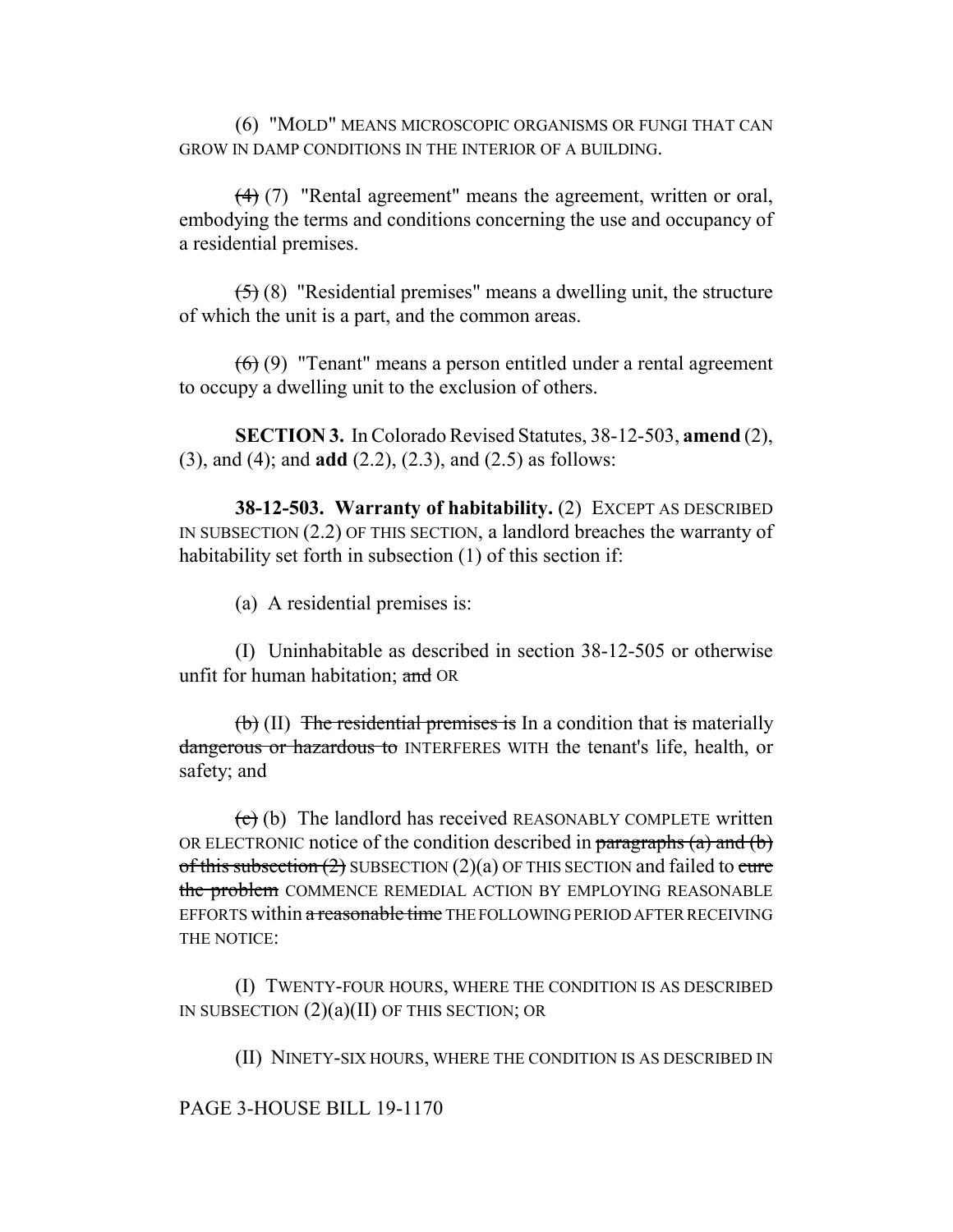SUBSECTION  $(2)(a)(I)$  OF THIS SECTION AND THE TENANT HAS INCLUDED WITH THE NOTICE PERMISSION TO THE LANDLORD OR TO THE LANDLORD'S AUTHORIZED AGENT TO ENTER THE RESIDENTIAL PREMISES.

(2.2) IN A CASE IN WHICH A RESIDENTIAL PREMISES HAS MOLD THAT IS ASSOCIATED WITH DAMPNESS, OR THERE IS ANY OTHER CONDITION CAUSING THE RESIDENTIAL PREMISES TO BE DAMP, WHICH CONDITION, IF NOT REMEDIED, WOULD MATERIALLY INTERFERE WITH THE LIFE, HEALTH, OR SAFETY OF A TENANT, A LANDLORD BREACHES THE WARRANTY OF HABITABILITY IF THE LANDLORD FAILS:

(a) WITHIN NINETY-SIX HOURS AFTER RECEIVING REASONABLY COMPLETE WRITTEN OR ELECTRONIC NOTICE OF THE CONDITION, TO MITIGATE IMMEDIATE RISK FROM MOLD BY INSTALLING A CONTAINMENT, STOPPING ACTIVE SOURCES OF WATER TO THE MOLD, AND INSTALLING A HIGH-EFFICIENCY PARTICULATE AIR FILTRATION DEVICE TO REDUCE TENANTS' EXPOSURE TO MOLD;

(b) TO MAINTAIN THE CONTAINMENT DESCRIBED IN SUBSECTION (2.2)(a) OF THIS SECTION UNTIL THE ACTIONS DESCRIBED IN SUBSECTION (2.2)(c) OF THIS SECTION ARE EXECUTED; AND

(c) WITHIN A REASONABLE AMOUNT OF TIME, TO EXECUTE THE FOLLOWING REMEDIAL ACTIONS TO REMOVE THE HEALTH RISK POSED BY MOLD:

(I) ESTABLISH APPROPRIATE PROTECTIONS FOR WORKERS AND OCCUPANTS;

(II) ELIMINATE OR LIMIT MOISTURE SOURCES AND DRY ALL MATERIALS;

(III) DECONTAMINATE OR REMOVE DAMAGED MATERIALS AS APPROPRIATE;

(IV) EVALUATE WHETHER THE PREMISES HAS BEEN SUCCESSFULLY REMEDIATED; AND

(V) REASSEMBLE THE PREMISES TO CONTROL SOURCES OF MOISTURE AND NUTRIENTS AND THEREBY PREVENT OR LIMIT THE RECURRENCE OF

#### PAGE 4-HOUSE BILL 19-1170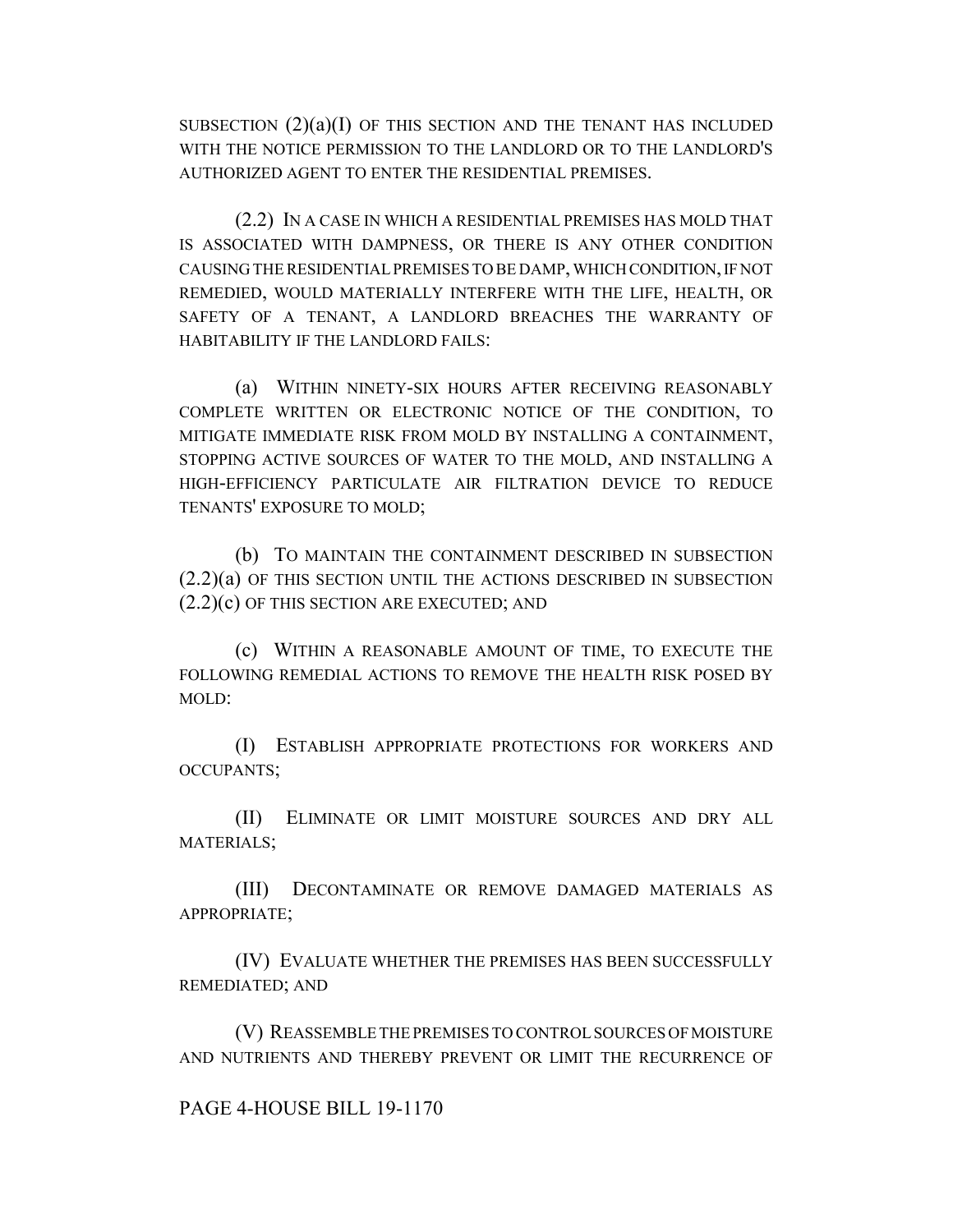MOLD.

(2.3) A TENANT WHO GIVES A LANDLORD ELECTRONIC NOTICE OF A CONDITION SHALL SEND SUCH NOTICE ONLY TO THE E-MAIL ADDRESS, PHONE NUMBER, OR ELECTRONIC PORTAL SPECIFIED BY THE LANDLORD IN THE RENTAL AGREEMENT FOR COMMUNICATIONS. IN THE ABSENCE OF SUCH A PROVISION IN THE RENTAL AGREEMENT, THE TENANT SHALL COMMUNICATE WITH THE LANDLORD IN A MANNER THAT THE LANDLORD HAS PREVIOUSLY USED TO COMMUNICATE WITH THE TENANT. THE TENANT SHALL RETAIN SUFFICIENT PROOF OF DELIVERY OF THE ELECTRONIC NOTICE.

(2.5) A LANDLORD WHO RECEIVES FROM A TENANT WRITTEN OR ELECTRONIC NOTICE OF A CONDITION DESCRIBED BY SUBSECTION (2)(a) OF THIS SECTION SHALL RESPOND TO THE TENANT NOT MORE THAN TWENTY-FOUR HOURS AFTER RECEIVING THE NOTICE. THE RESPONSE MUST INDICATE THE LANDLORD'S INTENTIONS FOR REMEDYING THE CONDITION, INCLUDING AN ESTIMATE OF WHEN THE REMEDIATION WILL COMMENCE AND WHEN IT WILL BE COMPLETED.

(3) When any condition described in subsection (2) of this section is caused by the misconduct of the tenant, a member of the tenant's household, a guest or invitee of the tenant, or a person under the tenant's direction or control, the condition does not constitute a breach of the warranty of habitability. It is not misconduct by a victim of domestic violence; domestic abuse; unlawful sexual behavior, as described in section 16-22-102 (9); or stalking under this subsection (3) if the condition is the result of domestic violence; domestic abuse; unlawful sexual behavior, as described in section 16-22-102 (9); or stalking and the landlord has been given written OR ELECTRONIC notice and evidence of domestic violence; domestic abuse; unlawful sexual behavior, as described in section 16-22-102 (9); or stalking, as described in section 38-12-402 (2)(a).

(4) (a) In response to IF the notice sent pursuant to paragraph  $(c)$  of subsection  $(2)$  SUBSECTION  $(2)(b)$  of this section CONCERNS A CONDITION THAT IS DESCRIBED BY SUBSECTION  $(2)(a)(II)$  OF THIS SECTION,  $\alpha$  THE landlord, may, in the landlord's discretion AT THE REQUEST OF THE TENANT, SHALL move a PROVIDE THE tenant: to

(I) A comparable DWELLING unit, after paying the reasonable costs, actually incurred, incident to the move. AS SELECTED BY THE LANDLORD, AT

# PAGE 5-HOUSE BILL 19-1170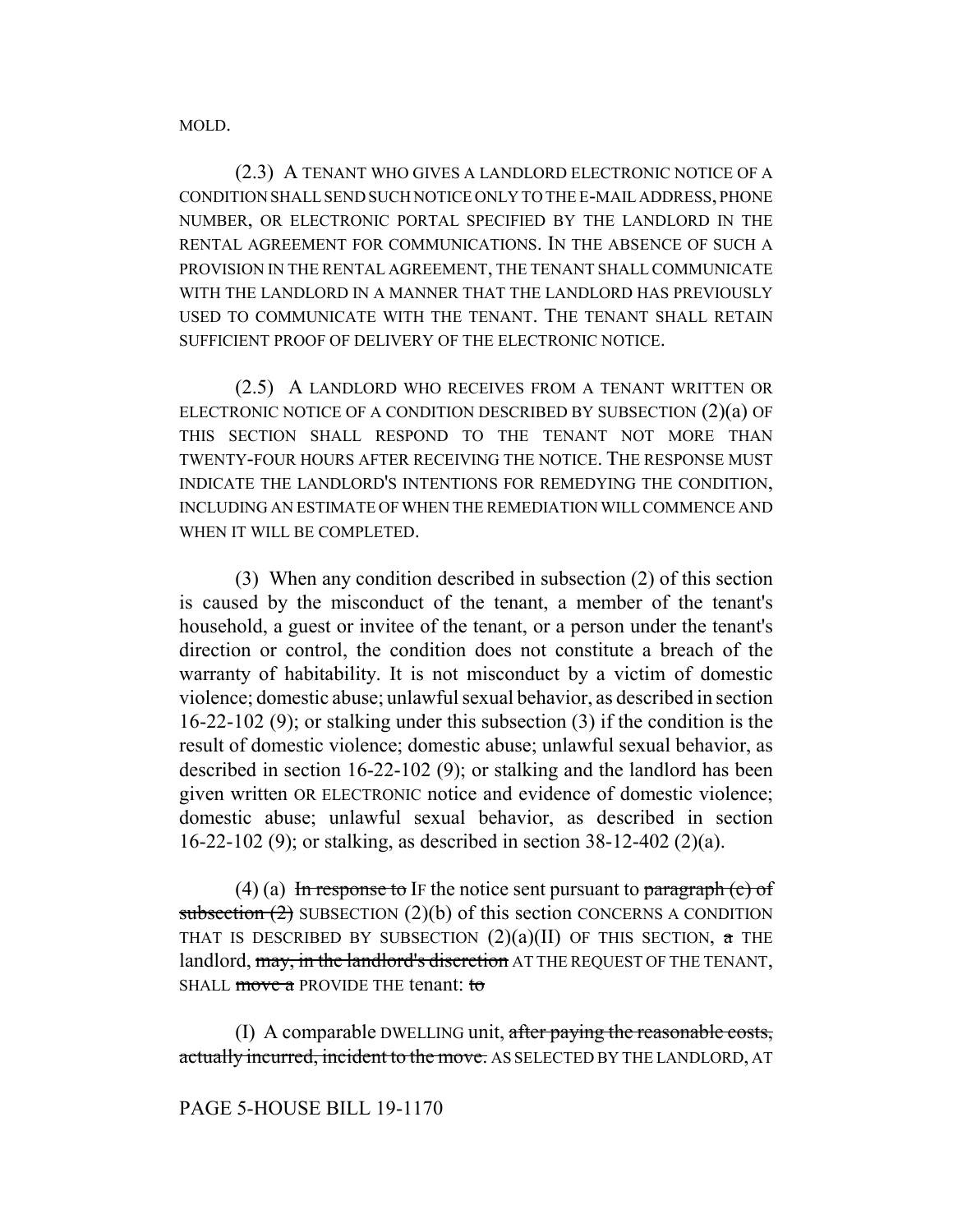NO EXPENSE OR COST TO THE TENANT; OR

(II) A HOTEL ROOM, AS SELECTED BY THE LANDLORD, AT NO EXPENSE OR COST TO THE TENANT.

(b) A LANDLORD IS NOT REQUIRED TO PAY FOR ANY OTHER EXPENSES OF A TENANT THAT ARISE AFTER THE RELOCATION PERIOD. A TENANT CONTINUES TO BE RESPONSIBLE FOR PAYMENT OF RENT UNDER THE RENTAL AGREEMENT DURING THE PERIOD OF ANY TEMPORARY RELOCATION AND FOR THE REMAINDER OF THE TERM OF THE RENTAL AGREEMENT FOLLOWING THE REMEDIATION.

**SECTION 4.** In Colorado Revised Statutes, 38-12-505, **amend** (1) and (3) as follows:

**38-12-505. Uninhabitable residential premises.** (1) A residential premises is deemed uninhabitable if:

(a) THERE IS MOLD THAT IS ASSOCIATED WITH DAMPNESS, OR THERE IS ANY OTHER CONDITION CAUSING THE RESIDENTIAL PREMISES TO BE DAMP, WHICH CONDITION, IF NOT REMEDIED, WOULD MATERIALLY INTERFERE WITH THE HEALTH OR SAFETY OF THE TENANT, EXCLUDING THE PRESENCE OF MOLD THAT IS MINOR AND FOUND ON SURFACES THAT CAN ACCUMULATE MOISTURE AS PART OF THEIR PROPER FUNCTIONING AND INTENDED USE; OR

(b) It substantially lacks any of the following characteristics:

(I) FUNCTIONING APPLIANCES THAT CONFORMED TO APPLICABLE LAW AT THE TIME OF INSTALLATION AND THAT ARE MAINTAINED IN GOOD WORKING ORDER;

 $(a)$  (II) Waterproofing and weather protection of roof and exterior walls maintained in good working order, including unbroken windows and doors;

 $\left(\frac{b}{b}\right)$  (III) Plumbing or gas facilities that conformed to applicable law in effect at the time of installation and that are maintained in good working order;

(c) (IV) Running water and reasonable amounts of hot water at all

PAGE 6-HOUSE BILL 19-1170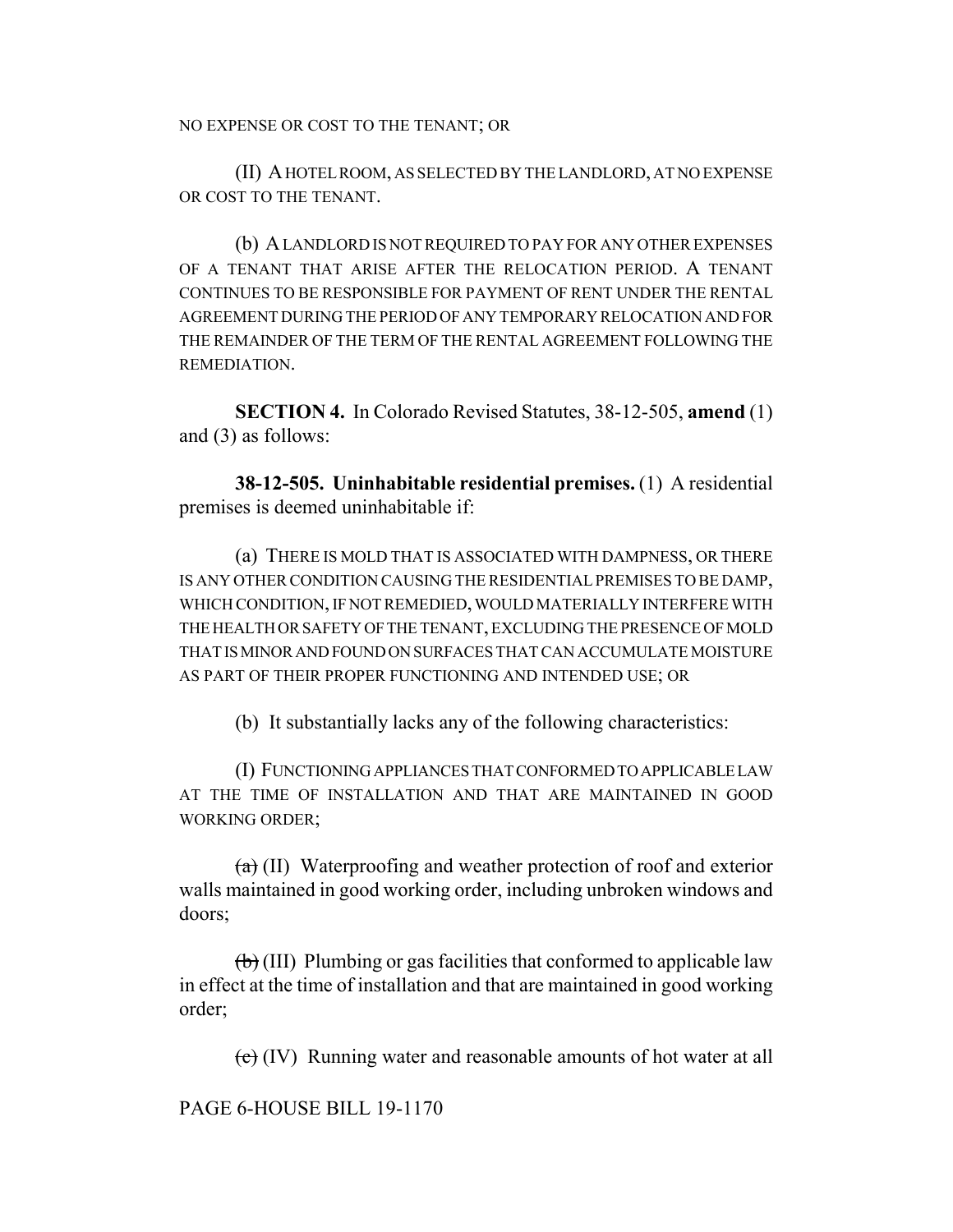times furnished to appropriate fixtures and connected to a sewage disposal system approved under applicable law;

 $(d)$  (V) Functioning heating facilities that conformed to applicable law at the time of installation and that are maintained in good working order;

 $(e)(V)$  Electrical lighting, with wiring and electrical equipment that conformed to applicable law at the time of installation, maintained in good working order;

(f) (VII) Common areas and areas under the control of the landlord that are kept reasonably clean, sanitary, and free from all accumulations of debris, filth, rubbish, and garbage and that have appropriate extermination in response to the infestation of rodents or vermin;

 $\left(\frac{g}{g}\right)$  (VIII) Appropriate extermination in response to the infestation of rodents or vermin throughout a residential premises;

 $\left(\frac{h}{h}\right)$  (IX) An adequate number of appropriate exterior receptacles for garbage and rubbish, in good repair;

 $\overrightarrow{(ii)}$  (X) Floors, stairways, and railings maintained in good repair;

 $\left(\frac{1}{1}\right)$  (XI) Locks on all exterior doors and locks or security devices on windows designed to be opened that are maintained in good working order; or

 $(\mathbf{k})$  (XII) Compliance with all applicable building, housing, and health codes, THE VIOLATION OF which if violated, would constitute a condition that is dangerous or hazardous to a tenant's life, health, or safety MATERIALLY INTERFERES WITH THE LIFE, HEALTH, OR SAFETY OF THE TENANT.

(3) Unless THE RENTAL AGREEMENT PROVIDES otherwise stated in AS PERMITTED BY section 38-12-506, prior to being BEFORE A RESIDENTIAL PREMISES IS leased to a tenant, a residential THE RESIDENTIAL premises must comply with the requirements set forth in section  $38-12-503$  (1) AND (2)(a). and  $(2)(b)$ .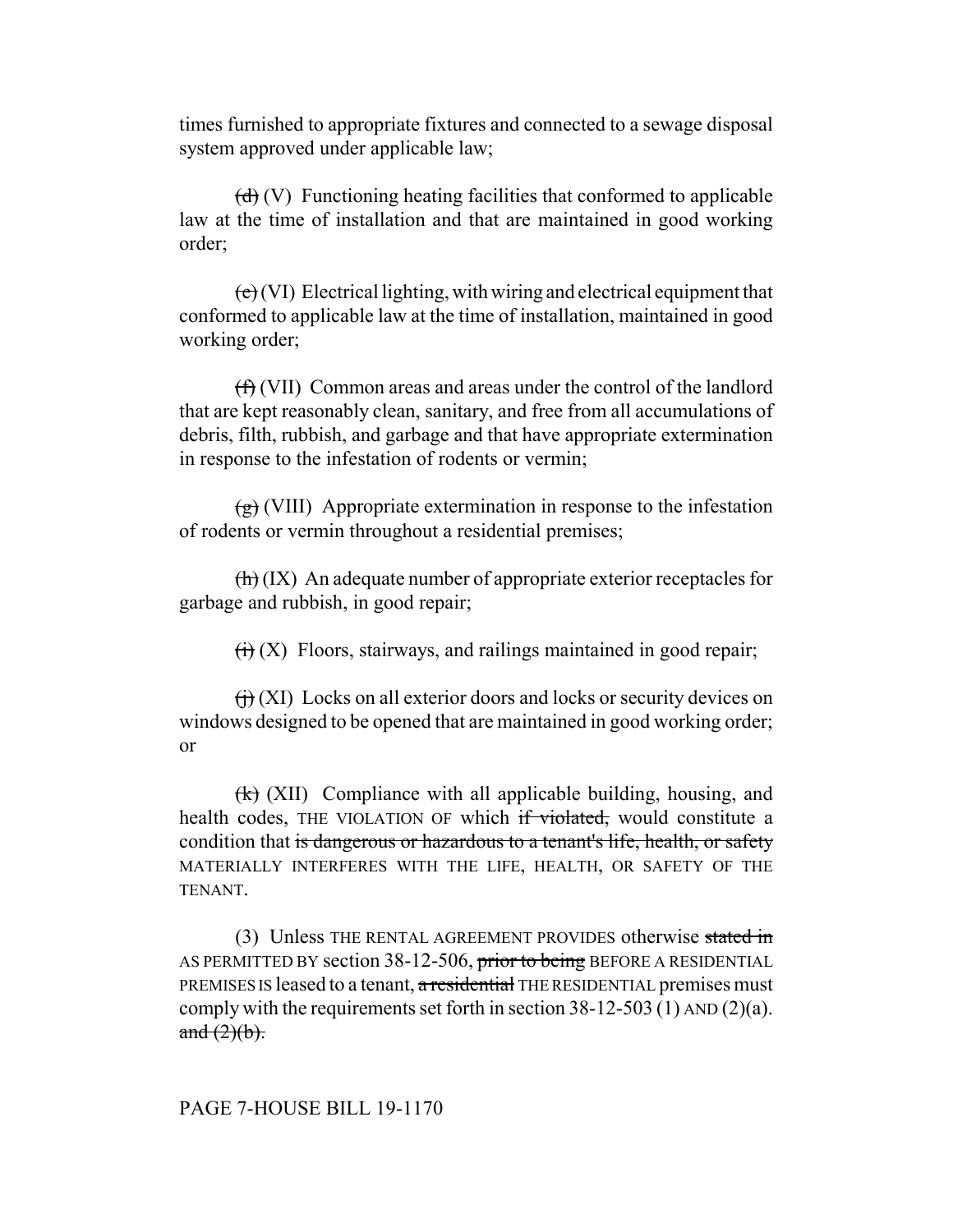**SECTION 5.** In Colorado Revised Statutes, **repeal and reenact, with amendments,** 38-12-506 as follows:

**38-12-506. Exception for certain single-family residences.** (1) FOR A SINGLE-FAMILY RESIDENCE PREMISES FOR WHICH A LANDLORD DOES NOT RECEIVE A SUBSIDY FROM ANY GOVERNMENTAL SOURCE, A LANDLORD AND TENANT MAY AGREE IN WRITING THAT THE TENANT IS TO PERFORM SPECIFIC REPAIRS, MAINTENANCE TASKS, ALTERATIONS, AND REMODELING NECESSARY TO COMPLY WITH SECTION 38-12-503, SUBJECT TO THE FOLLOWING REQUIREMENTS:

(a) THE AGREEMENT OF THE LANDLORD AND TENANT IS ENTERED INTO IN GOOD FAITH AND IS SET FORTH IN A WRITING THAT IS SEPARATE FROM THE RENTAL AGREEMENT, SIGNED BY THE PARTIES, AND SUPPORTED BY ADEQUATE CONSIDERATION; AND

(b) THE TENANT HAS THE REQUISITE SKILLS TO PERFORM THE WORK REQUIRED TO COMPLY WITH SECTION 38-12-503 (1).

(2) TO THE EXTENT THAT PERFORMANCE BY A TENANT RELATES TO A CHARACTERISTIC SET FORTH IN SECTION 38-12-505 (1), THE TENANT ASSUMES THE OBLIGATION FOR THE CHARACTERISTIC, AND THE LACK OF THE CHARACTERISTIC DOES NOT MAKE THE RESIDENTIAL PREMISES UNINHABITABLE.

**SECTION 6.** In Colorado Revised Statutes, 38-12-507, **amend** (1) introductory portion and (1)(b); and **add** (1)(e) and (3) as follows:

**38-12-507. Breach of warranty of habitability - tenant's remedies.** (1) If there is a breach of the warranty of habitability as set forth in section 38-12-503 (2): the following provisions shall apply:

(b) (I) A tenant may obtain injunctive relief for breach of the warranty of habitability in any COUNTY OR DISTRICT court of competent jurisdiction. In any A proceeding for injunctive relief, the court shall determine actual damages for a breach of the warranty at the time the court orders the injunctive relief. A landlord shall IS not be subject to any court order for injunctive relief if:

(A) The landlord tenders the actual damages to the court within two

PAGE 8-HOUSE BILL 19-1170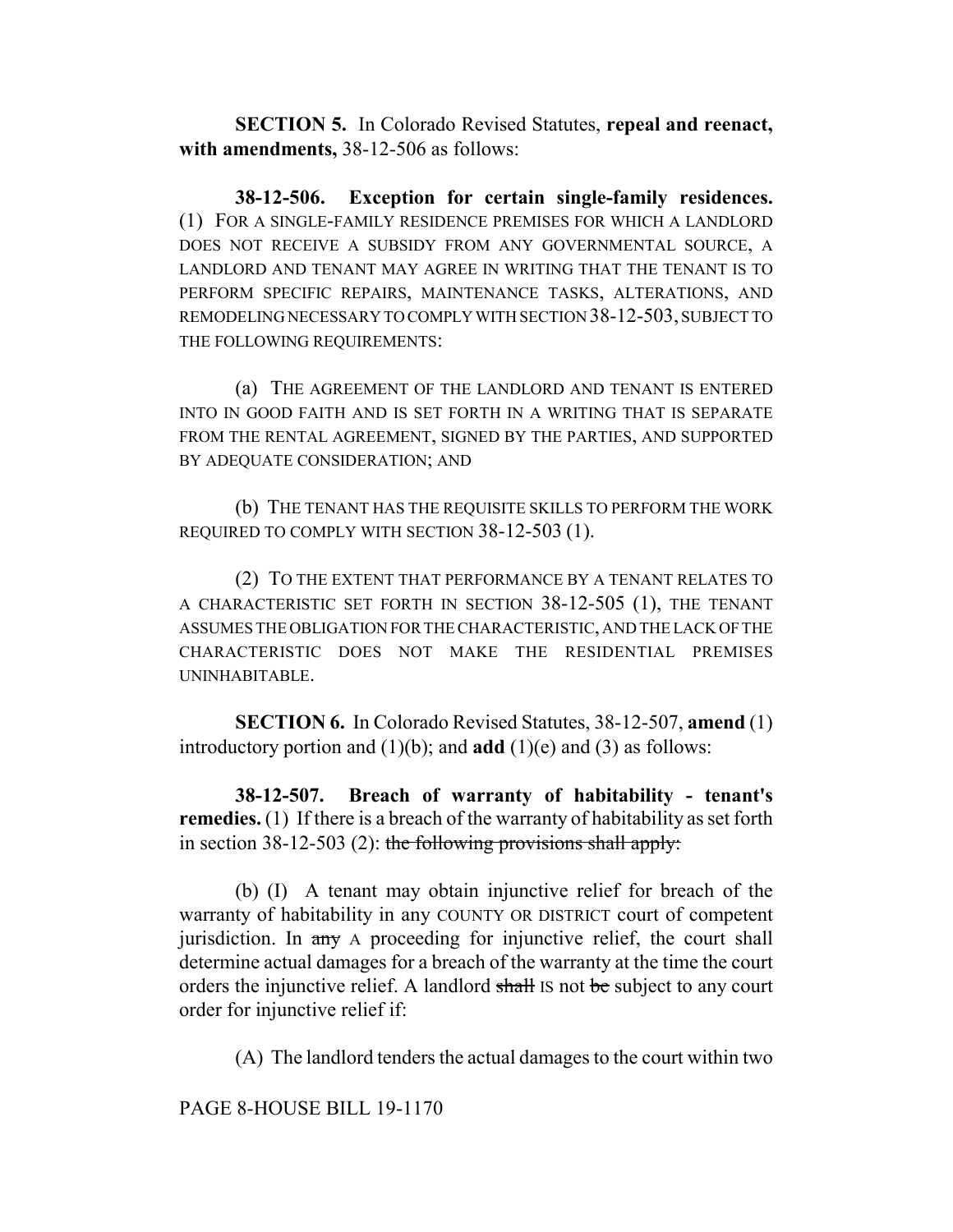business days of AFTER the order; AND

(B) THE PROCEEDING FOR INJUNCTIVE RELIEF DOES NOT CONCERN A CONDITION DESCRIBED IN SECTION  $38-12-503$   $(2)(a)(II)$  THAT HAS NOT BEEN REPAIRED OR REMEDIED.

(II) Upon application by the tenant, the court shall immediately release to the tenant the damages paid by the landlord. If the tenant vacates the leased RESIDENTIAL premises, the landlord shall not be permitted to rent the RESIDENTIAL premises again until such time as the unit would be in compliance COMPLIES with the warranty of habitability set forth in section 38-12-503 (1).

(e)  $(I)$  PURSUANT TO THIS SUBSECTION  $(1)(e)$ , THE TENANT MAY DEDUCT FROM ONE OR MORE RENT PAYMENTS THE COST OF REPAIRING OR REMEDYING A CONDITION THAT IS THE BASIS OF A BREACH OF THE WARRANTY OF HABITABILITY DESCRIBED IN SECTION 38-12-503, IF THE TENANT PROVIDES NOTICE OF THE CONDITION TO THE LANDLORD AS DESCRIBED IN SECTION 38-12-503 (2)(b) OR (2.2) AND THE LANDLORD FAILS TO:

(A) COMMENCE REMEDIAL ACTION BY EMPLOYING REASONABLE EFFORTS WITHIN THE APPLICABLE PERIOD DESCRIBED IN SECTION 38-12-503  $(2)(b)$ ; OR

(B) COMPLETE THE ACTIONS DESCRIBED IN SECTION 38-12-503(2.2).

(II) AT LEAST TEN DAYS BEFORE DEDUCTING COSTS FROM A RENT PAYMENT AS DESCRIBED IN THIS SUBSECTION  $(1)(e)$ , A TENANT SHALL PROVIDE THE LANDLORD WITH WRITTEN OR ELECTRONIC NOTICE OF THE TENANT'S INTENT TO DO SO. THE NOTICE MUST SPECIFY THE DATE OF NOTIFICATION, THE NAME OF THE LANDLORD OR PROPERTY MANAGER, THE ADDRESS OF THE RENTAL PROPERTY, THE CONDITION THAT REQUIRES A REPAIR OR REMEDY, THE DATE UPON WHICH THE TENANT PROVIDED NOTICE TO THE LANDLORD OF THE CONDITION THAT REQUIRES A REPAIR OR REMEDY, AND A COPY OF AT LEAST ONE GOOD-FAITH ESTIMATE OF COSTS TO REPAIR OR REMEDY THE CONDITION, WHICH ESTIMATE HAS BEEN PREPARED BY A PROFESSIONAL WHO IS UNRELATED TO THE TENANT, IS TRAINED TO PERFORM THE WORK FOR WHICH THE ESTIMATE IS BEING PREPARED, AND COMPLIES WITH ALL LICENSING, CERTIFICATION, OR REGISTRATION REQUIREMENTS OF

PAGE 9-HOUSE BILL 19-1170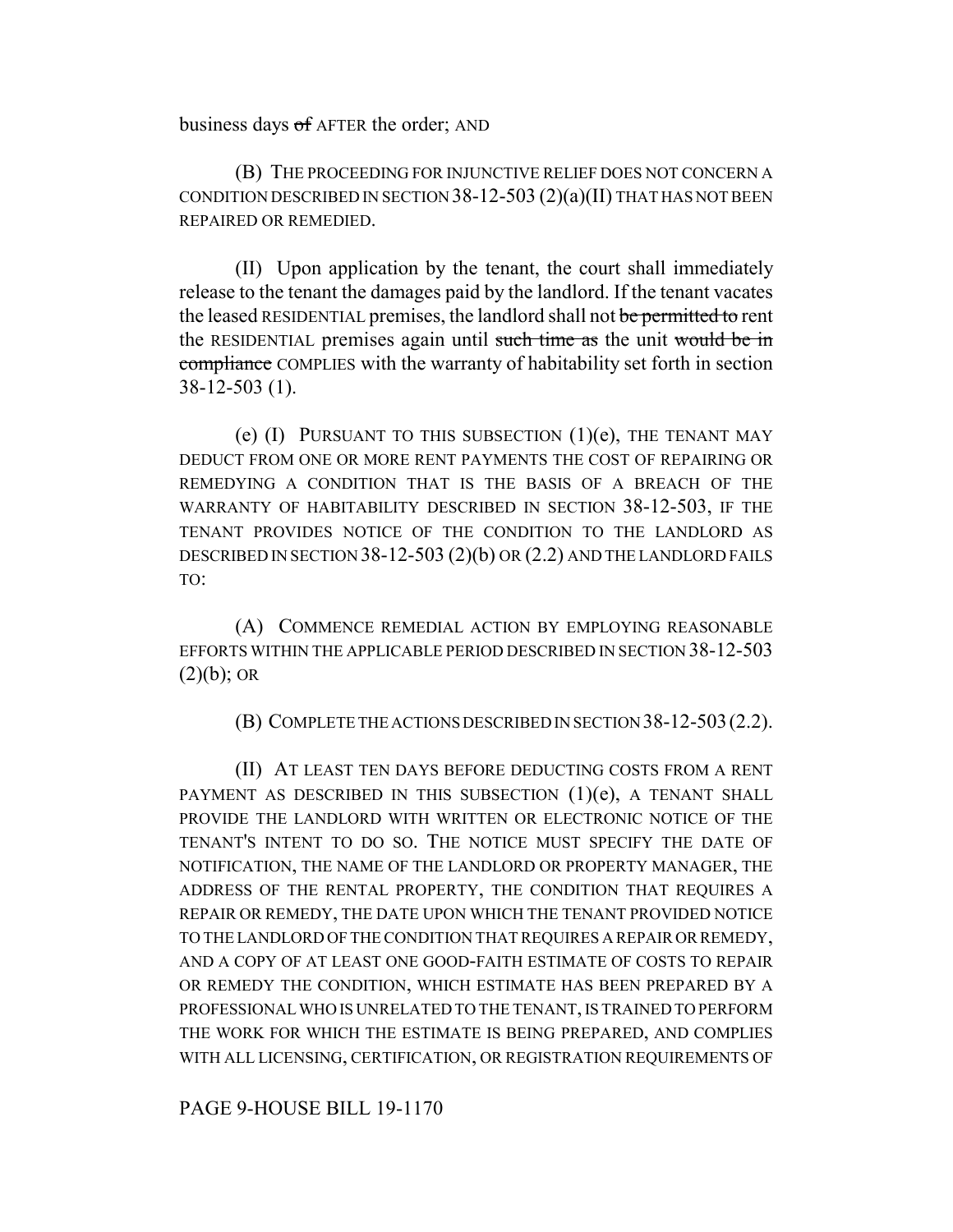THIS STATE THAT APPLY TO THE PERFORMANCE OF THE WORK. A TENANT WITHHOLDING RENT OVER MULTIPLE PAYMENT PERIODS IS REQUIRED TO PROVIDE NOTICE ONLY ONCE. THE TENANT SHALL RETAIN A COPY OF THE NOTICE.

(III) AFTER A TENANT PROVIDES A LANDLORD NOTICE OF THE TENANT'S INTENT TO DEDUCT COSTS PURSUANT TO SUBSECTION (1)(e)(II) OF THIS SECTION, THE LANDLORD HAS FOUR BUSINESS DAYS TO OBTAIN ONE OR MORE GOOD-FAITH ESTIMATES OF SUCH COSTS IN ADDITION TO ANY ESTIMATE THAT THE TENANT INCLUDED IN THE NOTICE. THE ESTIMATE MUST BE PREPARED BY A PROFESSIONAL WHO IS UNRELATED TO THE LANDLORD, IS TRAINED TO PERFORM THE WORK FOR WHICH THE ESTIMATE IS BEING PREPARED, AND COMPLIES WITH ALL LICENSING, CERTIFICATION, OR REGISTRATION REQUIREMENTS OF THIS STATE THAT APPLY TO THE PERFORMANCE OF THE WORK. IF THE LANDLORD PREFERS TO REPAIR OR REMEDY THE CONDITION BY HIRING A PROFESSIONAL OTHER THAN A PROFESSIONAL WHO PREPARED AN ESTIMATE FOR THE TENANT, THE LANDLORD SHALL SHARE THE PREFERRED PROFESSIONAL'S ESTIMATE WITH THE TENANT AND SHALL COMMENCE WORK TO REPAIR OR REMEDY THE CONDITION AS SOON AS REASONABLY POSSIBLE.

(IV) IF THE LANDLORD DOES NOT OBTAIN ANY ADDITIONAL ESTIMATES WITHIN THE FOUR DAYS PRESCRIBED BY SUBSECTION  $(1)(e)(III)$ OF THIS SECTION, THE TENANT MAY PROCEED TO DEDUCT COSTS FROM ONE OR MORE RENT PAYMENTS, BASED ON THE ESTIMATE ACQUIRED BY THE TENANT, UNTIL THE ENTIRE AMOUNT OF THE ESTIMATE IS DEDUCTED.

(V) A TENANT WHO DEDUCTS COSTS PURSUANT TO SUBSECTION  $(1)(e)(IV)$  OF THIS SECTION SHALL NOT REPAIR OR REMEDY THE CONDITION BUT SHALL HIRE A PROFESSIONAL WHO IS UNRELATED TO THE TENANT, IS TRAINED TO PERFORM THE WORK FOR WHICH THE ESTIMATE IS BEING PREPARED, AND COMPLIES WITH ALL LICENSING, CERTIFICATION, OR REGISTRATION REQUIREMENTS OF THIS STATE THAT APPLY TO THE PERFORMANCE OF THE WORK.

(VI) IF A TENANT HIRES A PROFESSIONAL TO REPAIR OR REMEDY A CONDITION CAUSING A BREACH OF THE WARRANTY OF HABITABILITY AND DEDUCTS THE ESTIMATED COST OF SUCH REPAIR OR REMEDY FROM ONE OR MORE RENT PAYMENTS, AS PERMITTED BY THIS SUBSECTION  $(1)(e)$ , AND THE DEDUCTED ESTIMATED COST EXCEEDS THE ACTUAL COST INCURRED BY THE

#### PAGE 10-HOUSE BILL 19-1170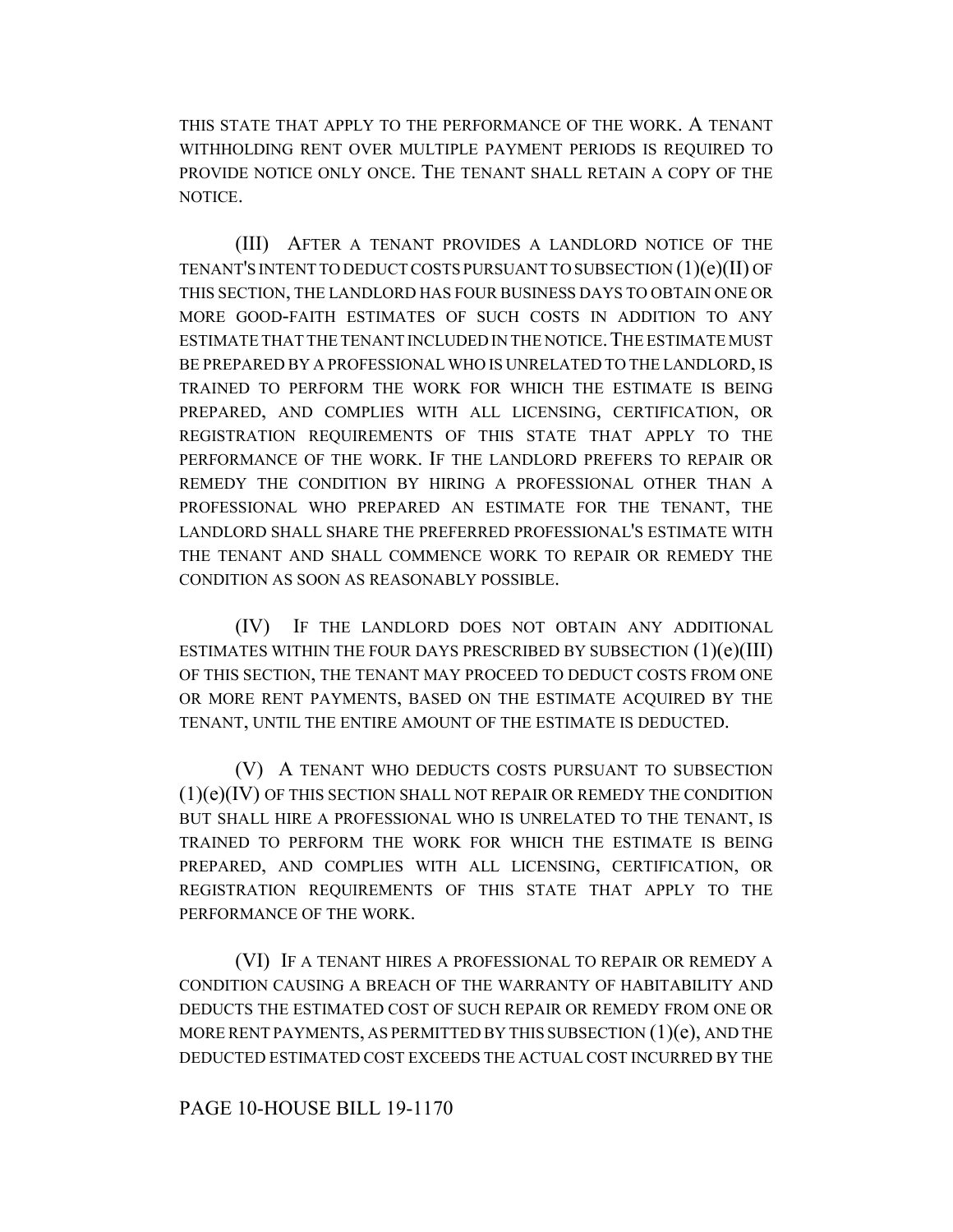TENANT, THE TENANT SHALL REMIT THE EXCESS COST TO THE LANDLORD WITHIN TEN BUSINESS DAYS.

(VII) NOTWITHSTANDING ANY PROVISION OF THIS SUBSECTION (1)(e) TO THE CONTRARY, A TENANT SHALL NOT DEDUCT COSTS FROM ONE OR MORE RENT PAYMENTS IF THE CONDITION THAT IS THE BASIS FOR THE ALLEGED BREACH OF THE WARRANTY OF HABITABILITY IS CAUSED BY THE MISCONDUCT OF THE TENANT, A MEMBER OF THE TENANT'S HOUSEHOLD, A GUEST OR INVITEE OF THE TENANT, OR A PERSON UNDER THE TENANT'S DIRECTION OR CONTROL; EXCEPT THAT THIS SUBSECTION  $(1)(e)(VII)$  DOES NOT APPLY IF:

(A) THE TENANT IS A VICTIM OF DOMESTIC VIOLENCE; DOMESTIC ABUSE; UNLAWFUL SEXUAL BEHAVIOR, AS DESCRIBED IN SECTION 16-22-102  $(9)$ ; OR STALKING;

(B) THE CONDITION IS THE RESULT OF DOMESTIC VIOLENCE; DOMESTIC ABUSE; UNLAWFUL SEXUAL BEHAVIOR, AS DESCRIBED IN SECTION 16-22-102 (9); OR STALKING; AND

(C) THE LANDLORD HAS BEEN GIVEN WRITTEN OR ELECTRONIC NOTICE AND EVIDENCE OF DOMESTIC VIOLENCE; DOMESTIC ABUSE; UNLAWFUL SEXUAL BEHAVIOR, AS DESCRIBED IN SECTION 16-22-102 (9); OR STALKING.

(VIII) NOTWITHSTANDING ANY PROVISION OF THIS SUBSECTION (1)(e) TO THE CONTRARY, A TENANT SHALL NOT DEDUCT COSTS FROM ONE OR MORE RENT PAYMENTS OR MAKE REPAIRS TO A RESIDENTIAL PREMISES IF THE RESIDENTIAL PREMISES WAS CONSTRUCTED, ACQUIRED, DEVELOPED, REHABILITATED, OR MAINTAINED WITH:

(A) FUNDING PROVIDED PURSUANT TO SECTION 8 OR 9 OF THE FEDERAL "UNITED STATES HOUSING ACT OF 1937", AS AMENDED,42U.S.C. SECS. 1437f AND 1437g;

(B) FUNDING FROM THE HOME INVESTMENT PARTNERSHIPS PROGRAM OF THE FEDERAL DEPARTMENT OF HOUSING AND URBAN DEVELOPMENT; OR

(C) FEDERAL LOW-INCOME HOUSING TAX CREDITS, COLORADO AFFORDABLE HOUSING TAX CREDITS, OR FUNDING PROVIDED UNDER ANY

# PAGE 11-HOUSE BILL 19-1170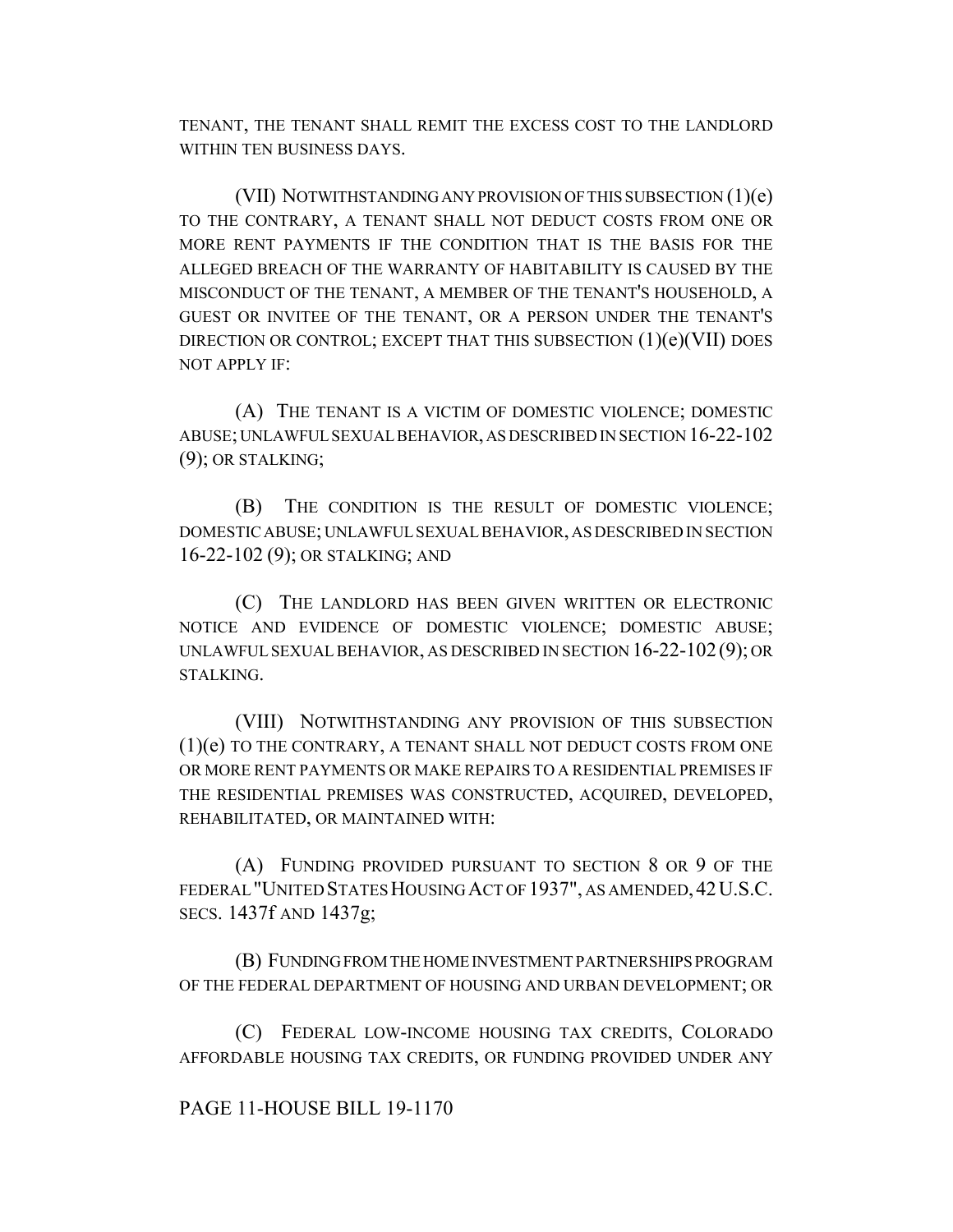FEDERAL, STATE, OR LOCAL PROGRAM THAT RESTRICTS MAXIMUM RENTS FOR PERSONS OF LOW OR MODERATE INCOME AND THAT IS CURRENTLY SUBJECT TO A USE RESTRICTION THAT IS MONITORED TO ENSURE COMPLIANCE BY THE FEDERAL GOVERNMENT, THE STATE GOVERNMENT, A COUNTY GOVERNMENT, OR A MUNICIPAL GOVERNMENT, OR BY ANY POLITICAL SUBDIVISION OR DESIGNATED AGENCY THEREOF.

(IX) A TENANT WHO DEDUCTS COSTS FROM ONE OR MORE RENT PAYMENTS IN ACCORDANCE WITH THIS SUBSECTION  $(1)(e)$  MAY SEEK ADDITIONAL REMEDIES PROVIDED BY THIS SECTION.

(X) IF A COURT FINDS THAT A TENANT HAS WRONGFULLY DEDUCTED RENT, THE COURT SHALL AWARD THE LANDLORD AN AMOUNT OF MONEY EQUAL TO THE AMOUNT WRONGFULLY WITHHELD. IF THE COURT FINDS THAT THE TENANT ACTED IN BAD FAITH, THE COURT SHALL AWARD THE LANDLORD POSSESSION OF THE RESIDENTIAL PREMISES AND AN AMOUNT OF MONEY EQUAL TO DOUBLE THE AMOUNT WRONGFULLY WITHHELD.

(XI) A TENANT WHO DEDUCTS RENT AS A RESULT OF A BREACH OF THE WARRANTY OF HABITABILITY, WHICH BREACH IS BASED ON A CONDITION DESCRIBED IN SECTION 38-12-505 (1)(b)(I), MAY, IN LIEU OF REPAIRING THE MALFUNCTIONING APPLIANCE, REPLACE THE MALFUNCTIONING APPLIANCE SO LONG AS THE REPLACEMENT APPLIANCE IS AT LEAST OF SUBSTANTIALLY COMPARABLE QUALITY AND HAS SUBSTANTIALLY THE SAME FEATURES AS THE ORIGINAL APPLIANCE.

(3) NOTWITHSTANDING SUBSECTION (1) OF THIS SECTION:

(a) IF THE SAME CONDITION THAT SUBSTANTIALLY CAUSED A BREACH OF THE WARRANTY OF HABITABILITY RECURS WITHIN SIX MONTHS AFTER THE CONDITION IS REPAIRED OR REMEDIED, OTHER THAN A BREACH OF SECTION 38-12-505 (1)(b)(I), THE TENANT MAY TERMINATE THE RENTAL AGREEMENT FOURTEEN DAYS AFTER PROVIDING THE LANDLORD WRITTEN OR ELECTRONIC NOTICE OF THE TENANT'S INTENT TO DO SO. THE NOTICE MUST INCLUDE A DESCRIPTION OF THE CONDITION AND THE DATE OF THE TERMINATION OF THE RENTAL AGREEMENT.

(b) IF THE SAME CONDITION THAT SUBSTANTIALLY CAUSED A BREACH OF THE WARRANTY OF HABITABILITY RECURS WITHIN SIX MONTHS AFTER THE CONDITION IS REPAIRED OR REMEDIED, AND THE CONDITION IS A

# PAGE 12-HOUSE BILL 19-1170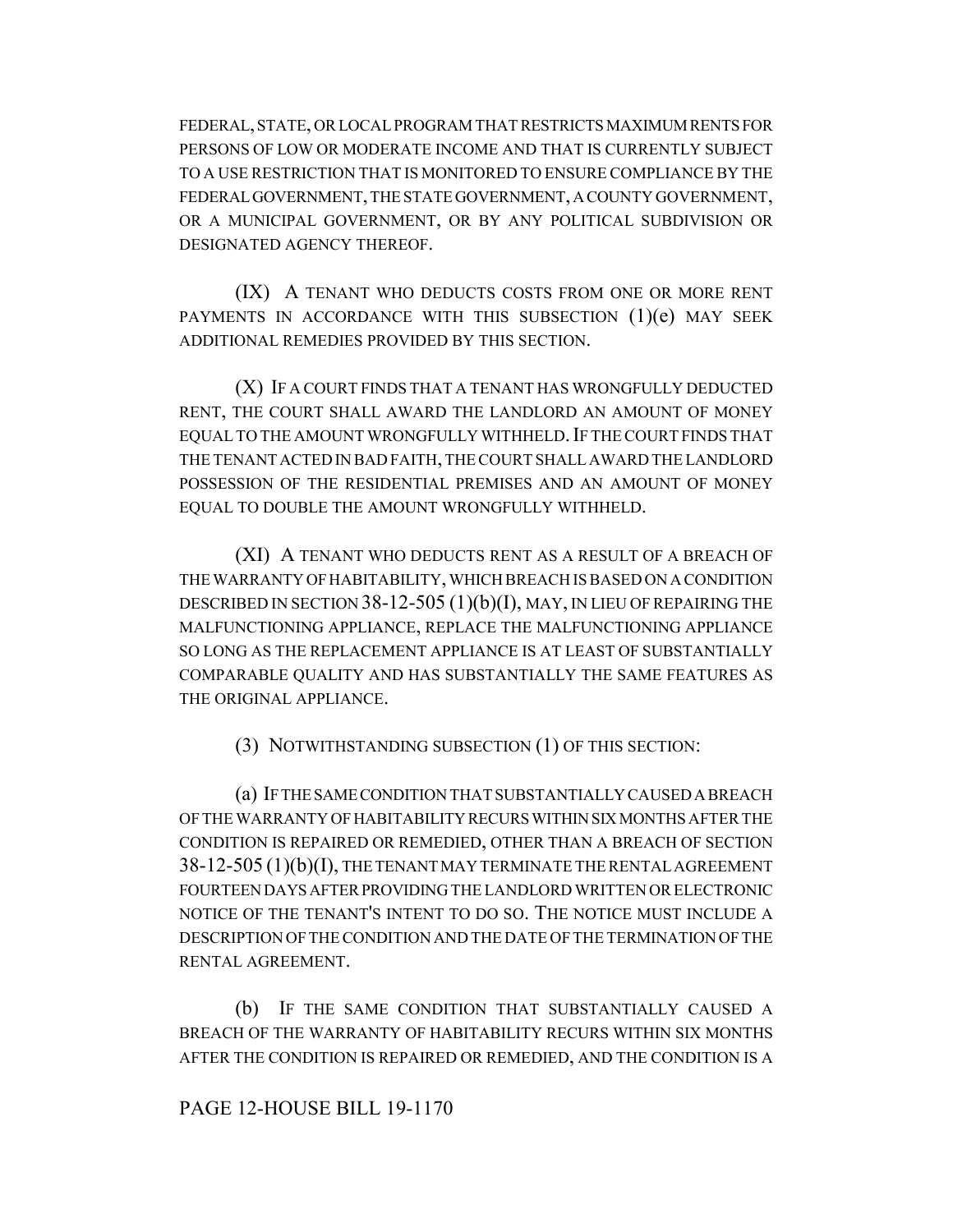BREACH OF SECTION 38-12-505 (1)(b)(I), THE TENANT MAY TERMINATE THE RENTAL AGREEMENT FOURTEEN DAYS AFTER PROVIDING THE LANDLORD WRITTEN OR ELECTRONIC NOTICE OF THE TENANT'S INTENT TO DO SO. THE NOTICE MUST INCLUDE A DESCRIPTION OF THE CONDITION AND THE DATE OF THE TERMINATION OF THE RENTAL AGREEMENT. HOWEVER, IF THE LANDLORD REMEDIES THE CONDITION WITHIN FOURTEEN DAYS AFTER RECEIVING THE NOTICE, THE TENANT MAY NOT TERMINATE THE RENTAL AGREEMENT.

**SECTION 7.** In Colorado Revised Statutes, 38-12-508, **amend** (4); and **repeal** (3) as follows:

**38-12-508. Landlord's defenses to a claim of breach of warranty - limitations on claiming a breach.** (3) A tenant may not assert a claim for injunctive relief based upon the landlord's breach of the warranty of habitability of a residential premises unless the tenant has given notice to a local government within the boundaries of which the residential premises is located of the condition underlying the breach that is materially dangerous or hazardous to the tenant's life, health, or safety.

(4) EXCEPT AS PROVIDED IN SECTION 38-12-509(2), a tenant may not assert a breach of the warranty of habitability as a defense to a landlord's action for possession based upon a nonmonetary violation of the rental agreement or for an action for possession based upon a notice to quit or vacate.

**SECTION 8.** In Colorado Revised Statutes, **amend** 38-12-509 as follows:

**38-12-509. Prohibition on retaliation.** (1) A landlord shall not retaliate against a tenant for alleging a breach of the warranty of habitability by discriminatorily increasing rent or decreasing services or by bringing or threatening to bring an action for possession in response to the tenant:

(a) Having made a good faith complaint to the landlord or to a governmental agency alleging a breach of the warranty of habitability CONDITION DESCRIBED BY SECTION 38-12-505 (1) OR ANY CONDITION THAT MATERIALLY INTERFERES WITH THE LIFE, HEALTH, OR SAFETY OF THE TENANT; OR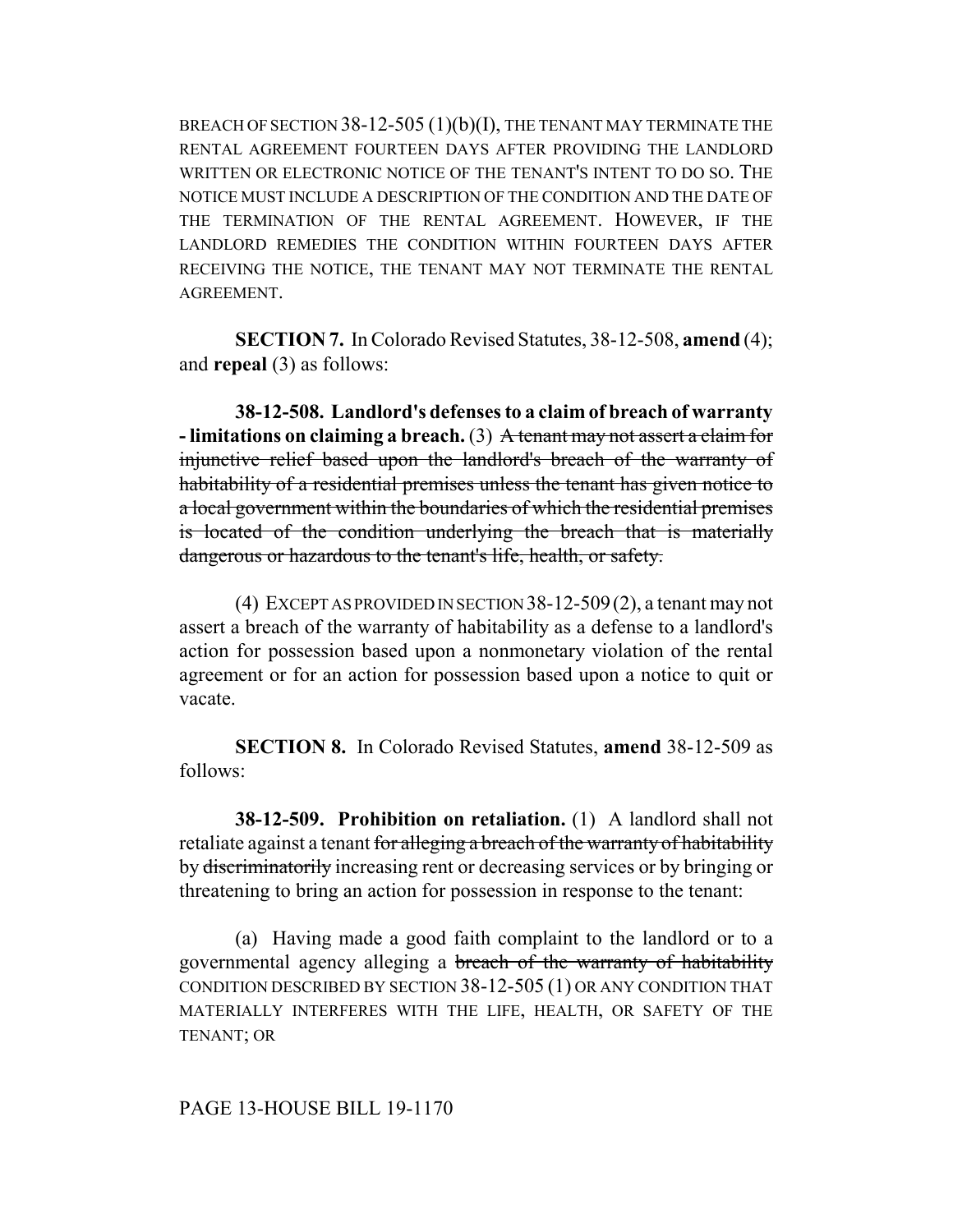(b) ORGANIZING OR BECOMING A MEMBER OF A TENANTS' ASSOCIATION OR SIMILAR ORGANIZATION.

(2) A landlord shall not be liable for retaliation under this section unless a tenant proves that a landlord breached the warranty of habitability IF A LANDLORD RETALIATES AGAINST A TENANT IN VIOLATION OF SUBSECTION (1) OF THIS SECTION, THE TENANT MAY TERMINATE THE RENTAL AGREEMENT AND RECOVER AN AMOUNT NOT MORE THAN THREE MONTHS' PERIODIC RENT OR THREE TIMES THE TENANT'S ACTUAL DAMAGES, WHICHEVER IS GREATER, PLUS REASONABLE ATTORNEY FEES AND COSTS.

(3) Regardless of when an action for possession of the premises where the landlord is seeking to terminate the tenancy for violation of the terms of the rental agreement is brought, there shall be a rebuttable presumption in favor of the landlord that his or her decision to terminate is not retaliatory. The presumption created by this subsection (3) cannot be rebutted by evidence of the timing alone of the landlord's initiation of the action. IF A LANDLORD ELECTS TO REPLACE A MALFUNCTIONING APPLIANCE, BUT DOES SO WITH A NEW APPLIANCE THAT IS NOT IDENTICAL TO THE APPLIANCE BEING REPLACED, THERE IS A REBUTTABLE PRESUMPTION IN FAVOR OF THE LANDLORD THAT THE LANDLORD'S SELECTION OF A DIFFERENT APPLIANCE WAS NOT RETALIATORY SO LONG AS THE REPLACEMENT APPLIANCE PROVIDES SUBSTANTIALLY THE SAME FEATURES AS THE ORIGINAL APPLIANCE.

(4) If the landlord has a right to increase rent, to decrease service, or to terminate the tenant's tenancy at the end of any term of the rental agreement and the landlord exercises any of these rights, there shall be a rebuttable presumption that the landlord's exercise of any of these rights was not retaliatory. The presumption of this subsection  $(4)$  cannot be rebutted by evidence of the timing alone of the landlord's exercise of any of these rights.

**SECTION 9.** In Colorado Revised Statutes, **amend** 38-12-801 as follows:

**38-12-801. Written rental agreement - copy - tenant.** (1) If there is a written rental agreement, then the landlord shall provide the tenant with a copy of the agreement that is signed by the landlord and the tenant, no later than the seventh day after the tenant has signed the agreement. A

PAGE 14-HOUSE BILL 19-1170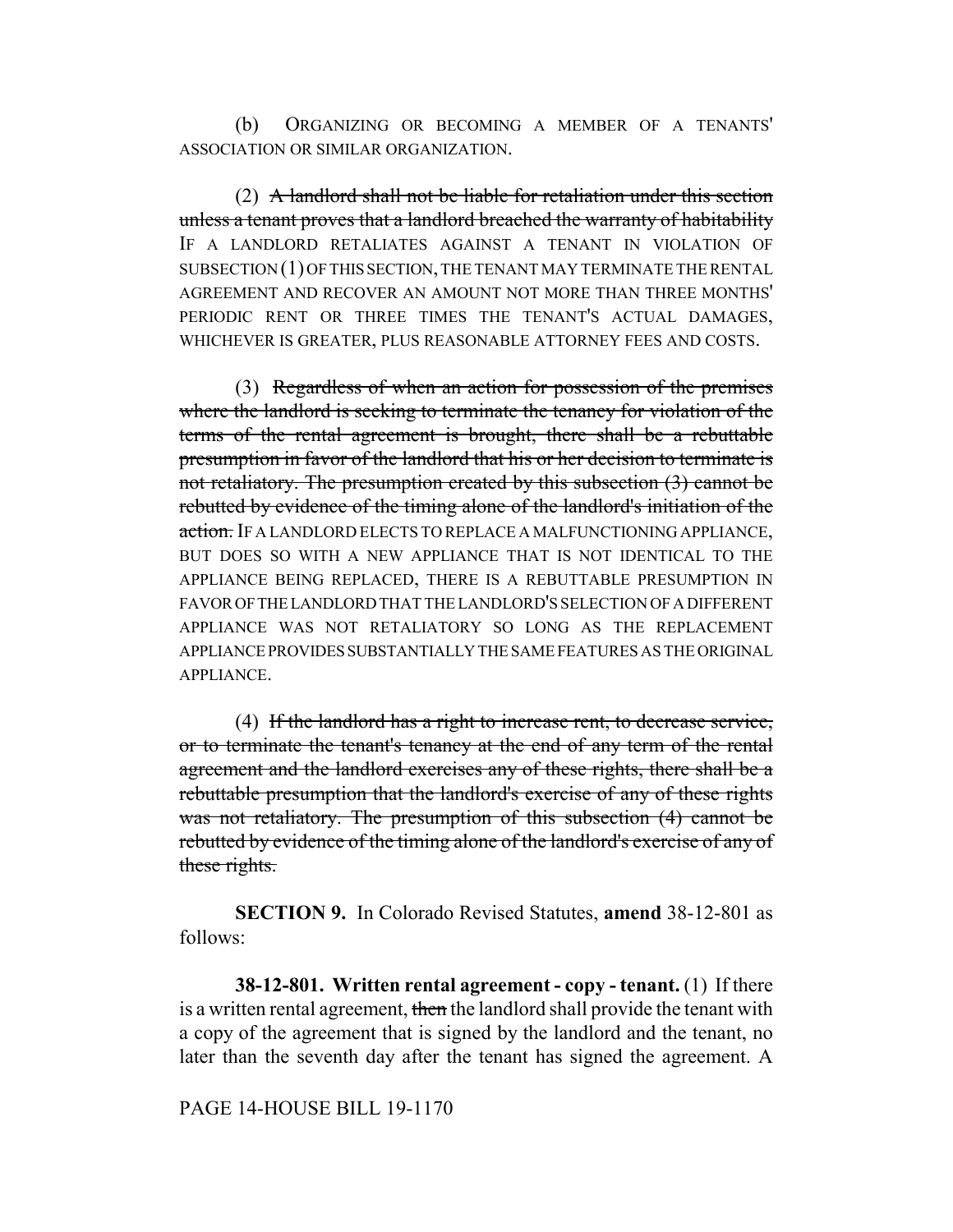landlord may provide the tenant with an electronic copy of the agreement, unless the tenant requests a paper copy, in which case the landlord shall provide the tenant with a paper copy.

(2) A WRITTEN RENTAL AGREEMENT MUST INCLUDE A STATEMENT INDICATING TO THE TENANT THE NAME AND ADDRESS OF THE PERSON WHO IS THE LANDLORD OR THE LANDLORD'S AUTHORIZED AGENT. IF THE IDENTITY OF A LANDLORD OR A LANDLORD'S AUTHORIZED AGENT CHANGES, THE NEW LANDLORD OR AUTHORIZED AGENT, NOT LATER THAN ONE BUSINESS DAY AFTER SUCH CHANGE, SHALL:

(a) PROVIDE EACH TENANT OF THE LANDLORD WRITTEN OR ELECTRONIC NOTICE OF THE CHANGE; OR

(b) POST THE IDENTITY OF THE NEW LANDLORD OR NEW AUTHORIZED AGENT IN A CONSPICUOUS LOCATION ON THE RESIDENTIAL PREMISES.

**SECTION 10. Applicability.** This act applies to conduct occurring on or after the effective date of this act.

**SECTION 11. Act subject to petition - effective date.** This act takes effect at 12:01 a.m. on the day following the expiration of the ninety-day period after final adjournment of the general assembly (August 2, 2019, if adjournment sine die is on May 3, 2019); except that, if a referendum petition is filed pursuant to section 1 (3) of article V of the state constitution against this act or an item, section, or part of this act within such period, then the act, item, section, or part will not take effect unless approved by the people at the general election to be held in November 2020